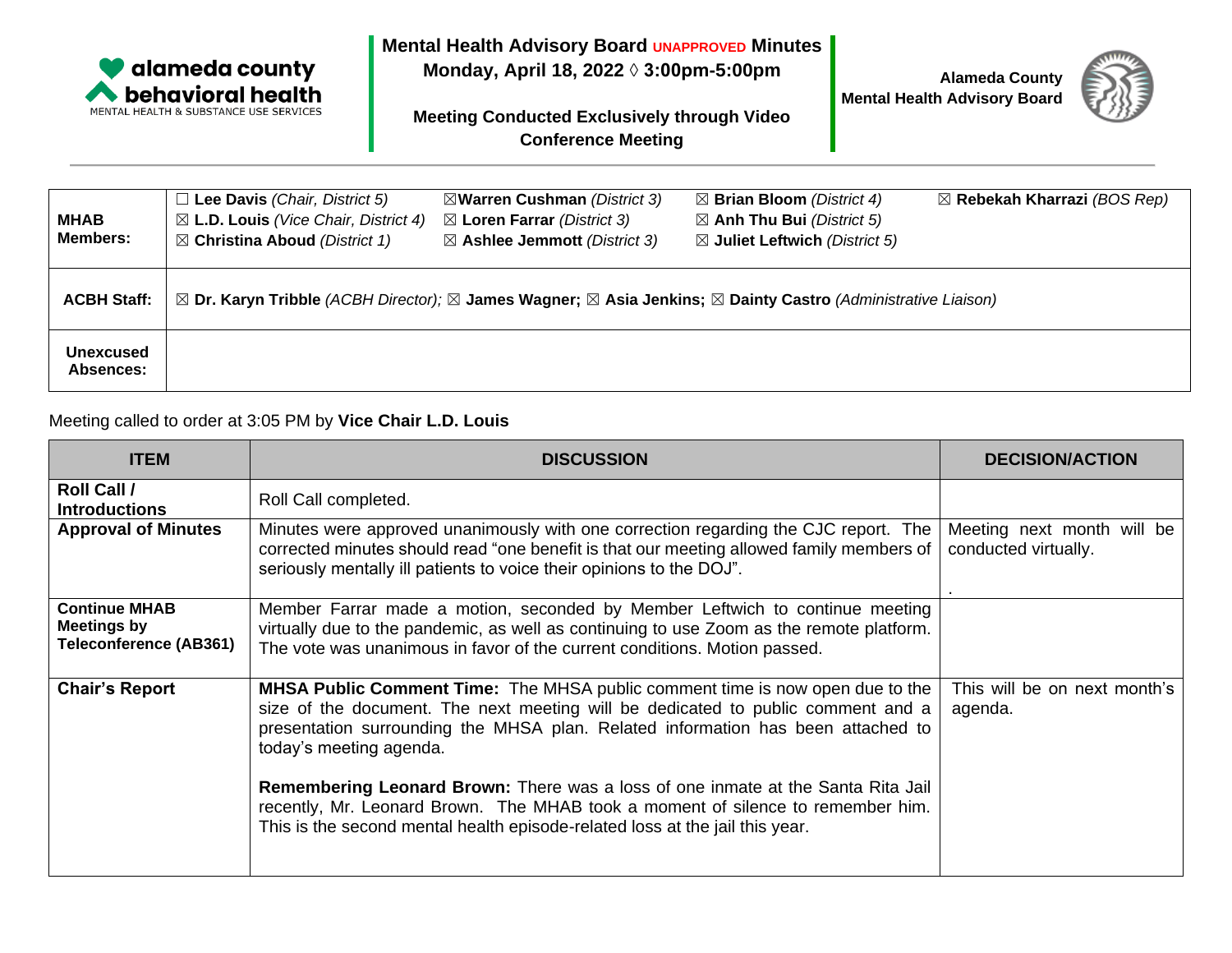| <b>ITEM</b>              | <b>DISCUSSION</b>                                                                                                                                                                                                                                                                                                                                                                                                                                                                                                                                                                                                                                                                                                                                                                                                                                                                                                                                                                                 | <b>DECISION/ACTION</b> |
|--------------------------|---------------------------------------------------------------------------------------------------------------------------------------------------------------------------------------------------------------------------------------------------------------------------------------------------------------------------------------------------------------------------------------------------------------------------------------------------------------------------------------------------------------------------------------------------------------------------------------------------------------------------------------------------------------------------------------------------------------------------------------------------------------------------------------------------------------------------------------------------------------------------------------------------------------------------------------------------------------------------------------------------|------------------------|
| <b>Director's Report</b> | <b>BHCIP and CCE "Launch Ready" Update:</b> Dr. Tribble gave an update on the<br>presentation that was initially presented in March by HCSA Director Colleen Chawla,<br>OHCC Director Kerry Abbott and ACBH Director Dr. Tribble. This information is included<br>in today's meeting agenda attachments and is also available online. Points covered via<br>the slide presentation include:<br>• Overview of the Current Opportunity<br>Joint RFA Funding Overview<br>Key Decision Points & Impacts<br><b>Funding Opportunities Timeline</b><br><b>BHCIP/CCE Approach</b><br>Facility Tours Overview (including potentially viable and non-viable facilities)<br><b>ACBH-supported BHCIP Applications</b><br>Proposed BHCIP Sites - Services and anticipated service costs<br><b>OHCC-supported CCE Applications</b><br>Proposed CCE Sites - Services and anticipated service costs<br>Next Steps for BHCIP and CCE (next submission deadline for BHCIP is May 31,<br>2022; CCE has no deadlines) |                        |
|                          | Dr. Tribble also addressed and updated information regarding the BOS' interest in<br>implementation of the Consent Decree and what has happened now that it is public.                                                                                                                                                                                                                                                                                                                                                                                                                                                                                                                                                                                                                                                                                                                                                                                                                            |                        |
|                          | Also, the Strategic Plan launching is going extremely well. Meetings have occurred with<br>several agencies that have been collecting and analyzing data from the system, and we<br>expect that the MHAB and other members of the public, including clients, will have the<br>opportunity to weigh in on this.                                                                                                                                                                                                                                                                                                                                                                                                                                                                                                                                                                                                                                                                                    |                        |
|                          | Care First, Jails Last Task Force (CFJL) Update: The BOS Joint Health and Public<br>Protection Committee Meeting is scheduled for April 25, 2022. The next CFJL Task Force<br>meeting is scheduled for Thursday, April 28, 2022. The status and progress of the Task<br>Force activity will be discussed, among other items.                                                                                                                                                                                                                                                                                                                                                                                                                                                                                                                                                                                                                                                                      |                        |
|                          | Member Bloom reported that the Task Force had an initial, introductory meeting on March<br>24, 2022. All of the members of the Task Force are being interviewed by the RDA to<br>compile the common threads of the members.                                                                                                                                                                                                                                                                                                                                                                                                                                                                                                                                                                                                                                                                                                                                                                       |                        |
|                          | County Budget Update: Last week on April 12th, there was an early budget work session.<br>Public hearing allowed all County departments and some agencies to present their<br>proposed budget and initial process. For Behavioral Health, the general fund increased<br>approximately \$10.94M. Our department's budget is now at approximately \$630M per                                                                                                                                                                                                                                                                                                                                                                                                                                                                                                                                                                                                                                        |                        |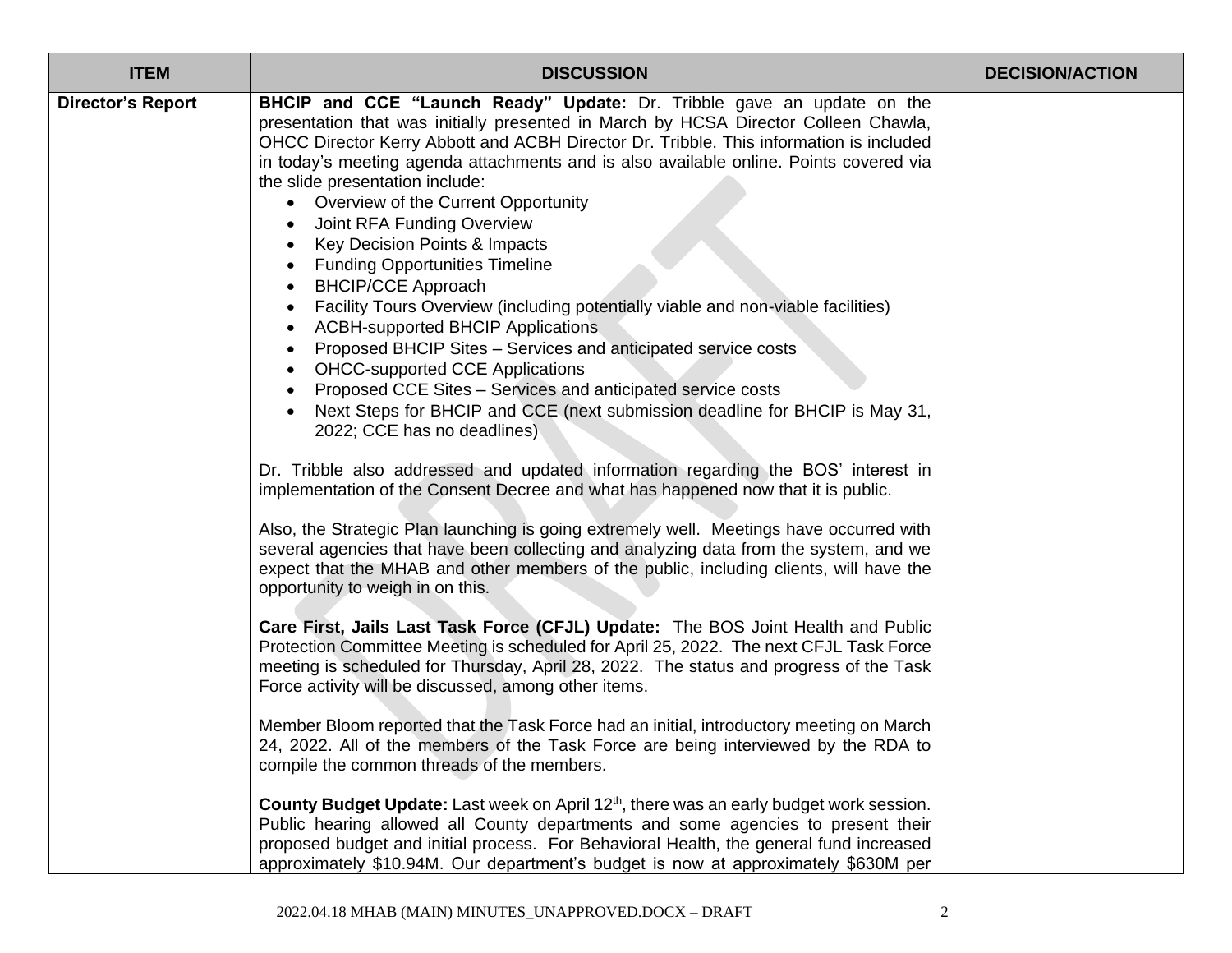| <b>ITEM</b>                               | <b>DISCUSSION</b>                                                                                                                                                                                                                                                                                                                                                                                                                                                                                                                                                                                                                                                                                                                                                                                                                                                                                                                                                                                                           | <b>DECISION/ACTION</b> |
|-------------------------------------------|-----------------------------------------------------------------------------------------------------------------------------------------------------------------------------------------------------------------------------------------------------------------------------------------------------------------------------------------------------------------------------------------------------------------------------------------------------------------------------------------------------------------------------------------------------------------------------------------------------------------------------------------------------------------------------------------------------------------------------------------------------------------------------------------------------------------------------------------------------------------------------------------------------------------------------------------------------------------------------------------------------------------------------|------------------------|
|                                           | year. Any adjustments to be made will be done beginning in May. Budget updates will be<br>presented as they become available.                                                                                                                                                                                                                                                                                                                                                                                                                                                                                                                                                                                                                                                                                                                                                                                                                                                                                               |                        |
| <b>Committee Reports</b>                  | A. Criminal Justice Committee: Nothing new to report. The next meeting will be on April<br>27, 2022 at 4:30 p.m. Juan Taizan and others will be in attendance to discuss Forensics<br>and Full-Service Partnerships.                                                                                                                                                                                                                                                                                                                                                                                                                                                                                                                                                                                                                                                                                                                                                                                                        |                        |
|                                           | B. Children's Advisory Committee: This committee is still on hiatus until further notice.                                                                                                                                                                                                                                                                                                                                                                                                                                                                                                                                                                                                                                                                                                                                                                                                                                                                                                                                   |                        |
|                                           | <b>C.</b> Adult Committee: The next meeting is scheduled on Tuesday, April 26th at 4:30 p.m.<br>The primary topic will discuss the Care Courts Program and Legislation. Also, a site visit<br>at John George is being arranged.                                                                                                                                                                                                                                                                                                                                                                                                                                                                                                                                                                                                                                                                                                                                                                                             |                        |
|                                           | D. MHSA Stakeholders Committee: Focus was primarily on the public comment period<br>for the plan and where the plan was located. The flyer was shared with the BOS and the<br>community, showing how to access the MHSA plan. There was also a presentation from<br>Behavioral Health on the Act Fidelity evaluation, and performance metrics for the FSPs.<br>This will be substantially discussed in our May meeting.                                                                                                                                                                                                                                                                                                                                                                                                                                                                                                                                                                                                     |                        |
|                                           | E. Quality Improvement Committee: Currently vacant. Looking for someone to<br>undertake this committee.                                                                                                                                                                                                                                                                                                                                                                                                                                                                                                                                                                                                                                                                                                                                                                                                                                                                                                                     |                        |
| <b>MHAB</b><br><b>Discussion/Comments</b> | The MHAB Advisory Board discussed the preliminary data report compiled by the Ad Hoc<br>Committee that was formed last year. Responses were received regarding the Familiar<br>Faces project, which was presented at the last meeting, and responses are still coming in.<br>A PowerPoint presentation was provided to share some of the results of the data. These<br>slides are attached to the meeting agenda. General discussion ensued regarding this<br>topic. The Ad Hoc Committee did discuss moving forward with an informal request to the<br>Sheriff's Department to obtain the desired data, or in the alternative, making a Public<br>Records Act request to the Sheriff's Department.<br>Member Bloom clarified that 93.3% statistic reflected individuals that were already in jail,<br>and who were sent to John George or PES in the calendar year 2020. The ultimate goal<br>is to be able to identify and evaluate individuals on a level that meets the treatment needs<br>before they get to the jail. |                        |
|                                           |                                                                                                                                                                                                                                                                                                                                                                                                                                                                                                                                                                                                                                                                                                                                                                                                                                                                                                                                                                                                                             |                        |